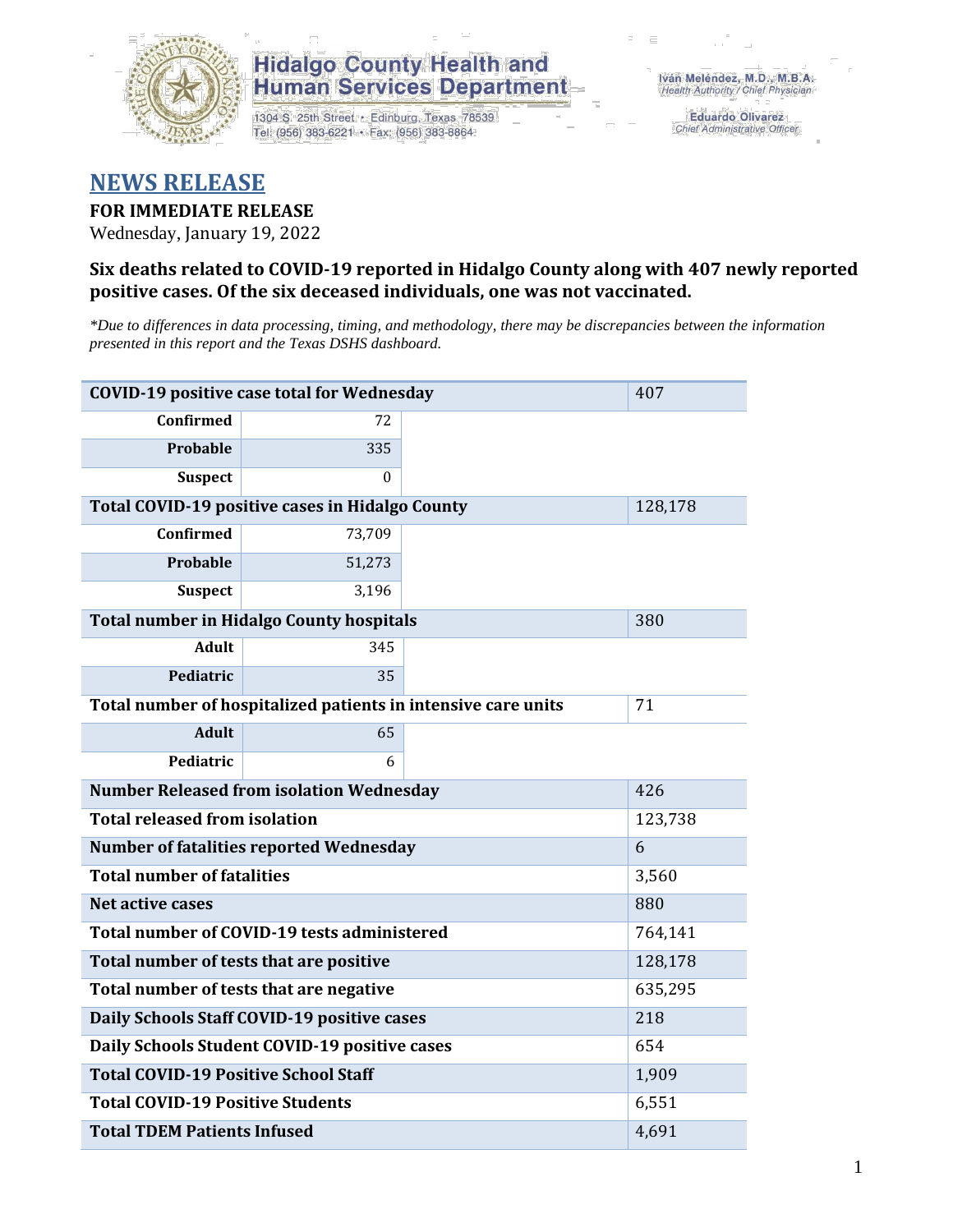

1304 S. 25th Street · Edinburg, Texas 78539 Tel: (956) 383-6221 · Fax: (956) 383-8864

**Eduardo Olivarez** Chief Administrative Officer

*Hidalgo County uses the case status definition provided by the Texas Department of State Health Service's 2020 Epi Case Criteria Guide revised November 2020.*

- *1. Confirmed: A person who has tested positive through a molecular or PCR (oral or nasal swabs) test that looks for the presence of the virus's genetic material.*
- *2. Probable: A person who meets presumptive laboratory evidence through detection of COVID-19 by antigen test in a respiratory specimen.*
- *3. Suspect: A person who meets supported laboratory evidence through detection of specific antibodies in serum, plasma, whole body, and no prior history of being confirmed or probable case.*

*For more information of case status definition for COVID-19, please refer to:*

<https://www.dshs.state.tx.us/IDCU/investigation/epi-case-criteria-guide/2020-Epi-Case-Criteria-Guide.pdf>

| <b>Age Range</b> | <b>Number of Cases</b> |
|------------------|------------------------|
| $0 - 11$         | 71                     |
| 12-19            | 71                     |
| 20s              | 76                     |
| 30s              | 51                     |
| 40s              | 61                     |
| 50s              | 43                     |
| 60s              | 18                     |
| $70+$            | 16                     |
| Total:           | 407                    |

#### Case Breakdown by Age Group: The deaths include:

|                | <b>Age Range</b> | Gender | City           |
|----------------|------------------|--------|----------------|
| 1              | 50s              | Female | Alton          |
| $\overline{2}$ | 50s              | Female | Donna          |
| 3              | $70+$            | Female | <b>McAllen</b> |
| 4              | 70+              | Male   | Mission        |
| 5              | 70+              | Female | Weslaco        |
| 6              | 70+              | Female | Weslaco        |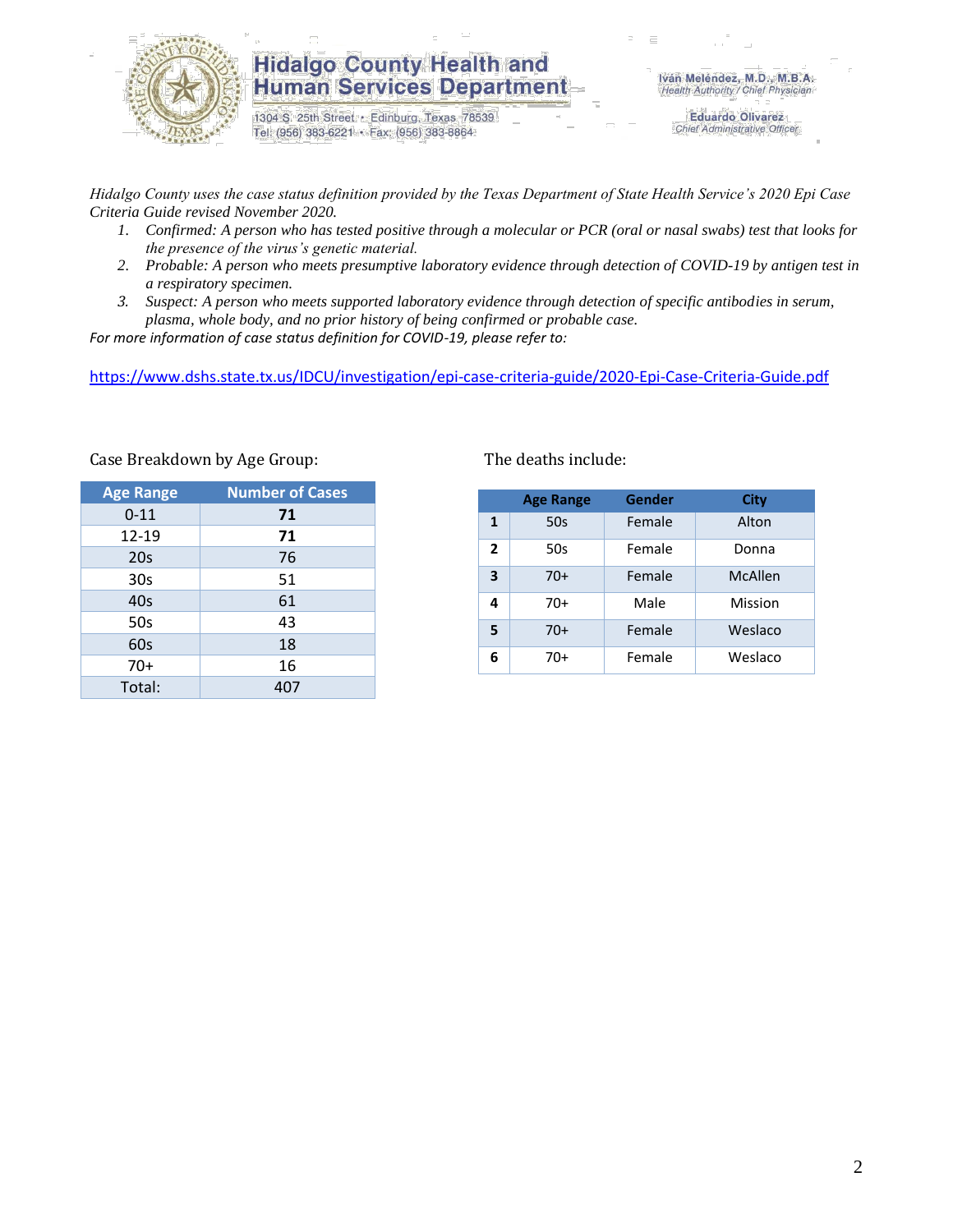

1304 S. 25th Street • Edinburg, Texas 78539<br>Tel: (956) 383-6221 • Fax: (956) 383-8864

Eduardo Olivarez<br>Chief Administrative Officer

#### Wednesday, January 19, 2022 positive cases include:

|                         | <b>Age Range</b> | <b>Gender</b> | <b>City</b> |     | <b>Age Range</b> | <b>Gender</b> | <b>City</b> |
|-------------------------|------------------|---------------|-------------|-----|------------------|---------------|-------------|
| 1                       | $0 - 19$         | F             | Mission     | 205 | 40s              | M             | McAllen     |
| 2                       | 20s              | F             | Undisclosed | 206 | 50s              | F             | Mission     |
| 3                       | 20s              | F             | Undisclosed | 207 | 50s              | M             | McAllen     |
| 4                       | 30 <sub>s</sub>  | M             | Donna       | 208 | 20s              | M             | Edinburg    |
| 5                       | 30 <sub>s</sub>  | F             | Mission     | 209 | 20s              | M             | Undisclosed |
| 6                       | 30 <sub>s</sub>  | F             | Donna       | 210 | $0 - 19$         | F             | Mission     |
| $\overline{\mathbf{z}}$ | $70+$            | F             | McAllen     | 211 | $0 - 19$         | M             | Mission     |
| 8                       | 60s              | M             | Edinburg    | 212 | 20s              | M             | Alton       |
| 9                       | 20s              | M             | Undisclosed | 213 | $0 - 19$         | F             | Mission     |
| 10                      | 50s              | M             | Edinburg    | 214 | 20s              | M             | Mission     |
| 11                      | 40s              | F             | McAllen     | 215 | 50s              | F             | Mission     |
| 12                      | 30s              | F             | Mission     | 216 | 20s              | F             | McAllen     |
| 13                      | $0 - 19$         | M             | Mission     | 217 | 30s              | F             | Mission     |
| 14                      | 30 <sub>s</sub>  | М             | McAllen     | 218 | 40s              | м             | Mission     |
| 15                      | 30 <sub>s</sub>  | F             | Mission     | 219 | $0 - 19$         | F             | Edinburg    |
| 16                      | 30 <sub>s</sub>  | F             | Alamo       | 220 | 50s              | M             | Mission     |
| 17                      | 30 <sub>s</sub>  | F             | Mission     | 221 | $0 - 19$         | M             | Mission     |
| 18                      | 20s              | F             | San Juan    | 222 | 40s              | M             | Donna       |
| 19                      | 40s              | F             | Edinburg    | 223 | 20s              | F             | Mercedes    |
| 20                      | $0 - 19$         | M             | Alton       | 224 | 40s              | M             | Donna       |
| 21                      | 40s              | M             | McAllen     | 225 | 50s              | F             | San Juan    |
| 22                      | 40s              | F             | Weslaco     | 226 | $0 - 19$         | M             | Alamo       |
| 23                      | 20s              | M             | McAllen     | 227 | 50s              | M             | Edinburg    |
| 24                      | $0 - 19$         | M             | McAllen     | 228 | $0 - 19$         | F             | Alamo       |
| 25                      | 40s              | F             | Edinburg    | 229 | 30s              | F             | Edinburg    |
| 26                      | 40s              | M             | Mission     | 230 | 50s              | F             | Mission     |
| 27                      | $0 - 19$         | M             | Mission     | 231 | $0 - 19$         | F             | Edinburg    |
| 28                      | 40s              | F             | Mission     | 232 | $0 - 19$         | F.            | Mission     |
| 29                      | $0 - 19$         | F             | Mission     | 233 | 50s              | F             | McAllen     |
| 30                      | 30 <sub>s</sub>  | F             | Weslaco     | 234 | 60s              | F             | Edinburg    |
| 31                      | 20s              | F             | Mission     | 235 | $0 - 19$         | F             | Mission     |
| 32                      | 40s              | M             | Edinburg    | 236 | 40s              | F             | McAllen     |
| 33                      | 30 <sub>s</sub>  | F             | Mission     | 237 | $0 - 19$         | F             | Edinburg    |
| 34                      | 20s              | F             | Weslaco     | 238 | 30 <sub>s</sub>  | F             | Undisclosed |
| 35                      | 20s              | F             | Mercedes    | 239 | 60s              | F             | Mission     |
| 36                      | 20s              | F             | McAllen     | 240 | 20s              | F             | Pharr       |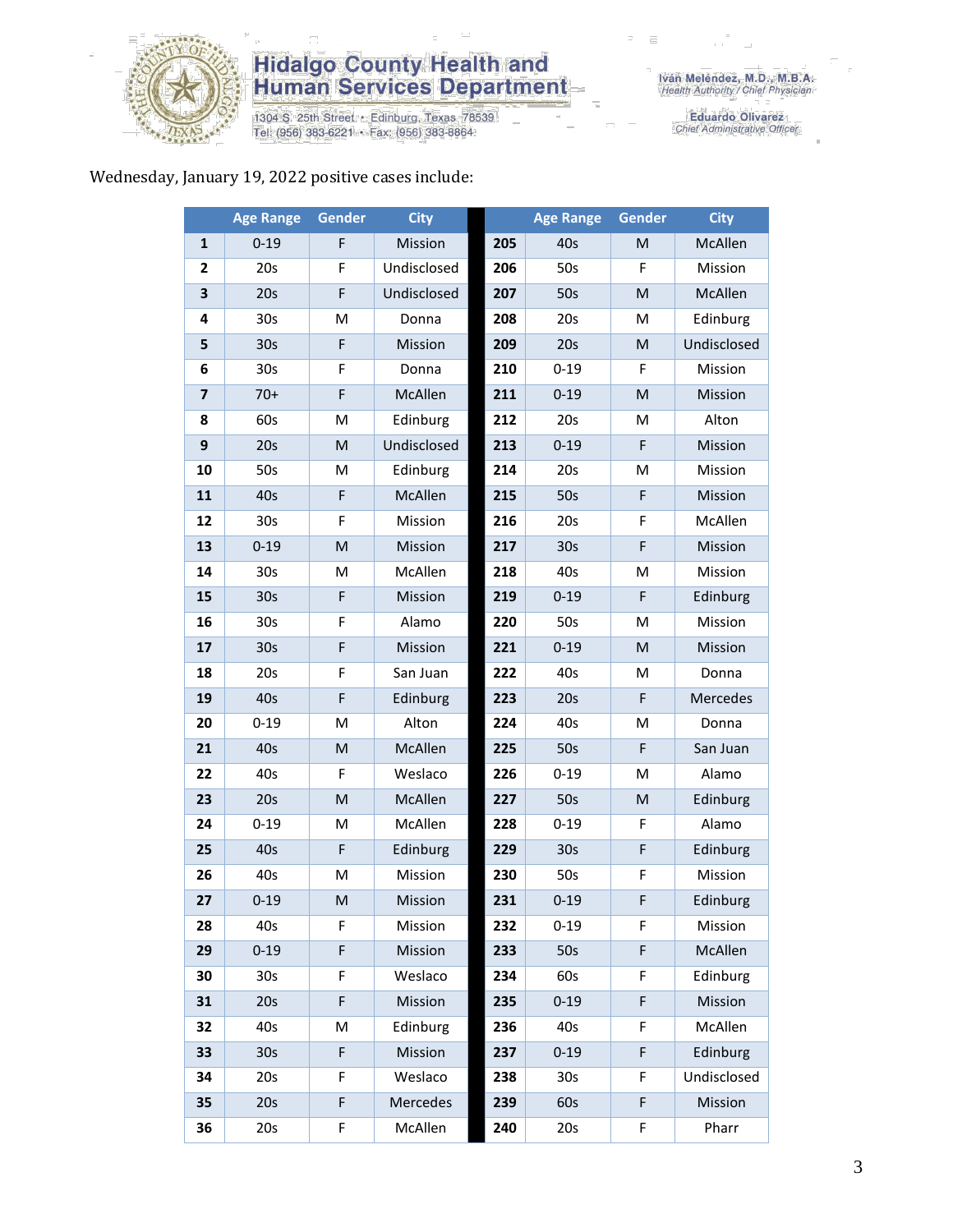

1304 S. 25th Street • Edinburg, Texas 78539<br>Tel: (956) 383-6221 • Fax: (956) 383-8864

| 37 | 40s             | $\mathsf F$ | Alton       | 241 | $0 - 19$        | F | Donna       |
|----|-----------------|-------------|-------------|-----|-----------------|---|-------------|
| 38 | $0 - 19$        | F           | Mission     | 242 | 30s             | F | Mission     |
| 39 | 40s             | M           | Undisclosed | 243 | 20s             | F | Edinburg    |
| 40 | 50s             | F           | Edinburg    | 244 | $0 - 19$        | F | San Juan    |
| 41 | 50s             | F           | Weslaco     | 245 | 30 <sub>s</sub> | F | McAllen     |
| 42 | 20s             | F           | Pharr       | 246 | 20s             | F | Mission     |
| 43 | 30 <sub>s</sub> | M           | Edinburg    | 247 | 20s             | F | Mission     |
| 44 | 50s             | F           | Mission     | 248 | $0 - 19$        | M | Undisclosed |
| 45 | $0 - 19$        | M           | McAllen     | 249 | 20s             | M | Undisclosed |
| 46 | $0 - 19$        | M           | McAllen     | 250 | 60s             | F | San Juan    |
| 47 | 30 <sub>s</sub> | F           | Weslaco     | 251 | $0 - 19$        | M | Mission     |
| 48 | 30 <sub>s</sub> | M           | Edinburg    | 252 | 20s             | м | Mission     |
| 49 | 40s             | F           | Mercedes    | 253 | $0 - 19$        | F | McAllen     |
| 50 | $0 - 19$        | F           | Edinburg    | 254 | $0 - 19$        | M | Mission     |
| 51 | 20s             | F           | McAllen     | 255 | 40s             | F | Undisclosed |
| 52 | 50s             | M           | Donna       | 256 | $0 - 19$        | F | Edinburg    |
| 53 | 20s             | $\mathsf F$ | Mission     | 257 | 40s             | F | Mission     |
| 54 | 30 <sub>s</sub> | $\mathsf F$ | Mission     | 258 | $0 - 19$        | M | Edinburg    |
| 55 | 20s             | F           | Pharr       | 259 | $0 - 19$        | F | Undisclosed |
| 56 | 50s             | M           | San Juan    | 260 | 40s             | F | McAllen     |
| 57 | 50s             | M           | Edinburg    | 261 | $0 - 19$        | M | Edinburg    |
| 58 | 50s             | M           | Mission     | 262 | 40s             | F | Pharr       |
| 59 | 30 <sub>s</sub> | M           | Undisclosed | 263 | 40s             | F | Mission     |
| 60 | 20s             | М           | McAllen     | 264 | $0 - 19$        | M | Mission     |
| 61 | $0 - 19$        | F           | Alamo       | 265 | $70+$           | M | Mission     |
| 62 | 50s             | F           | Mission     | 266 | 30 <sub>s</sub> | F | San Juan    |
| 63 | $0 - 19$        | $\mathsf F$ | Pharr       | 267 | $0 - 19$        | F | Mission     |
| 64 | 20s             | M           | Mission     | 268 | $0 - 19$        | M | Undisclosed |
| 65 | $0 - 19$        | M           | Donna       | 269 | 20s             | F | Mission     |
| 66 | 60s             | M           | McAllen     | 270 | $70+$           | F | Edinburg    |
| 67 | 40s             | F           | Mission     | 271 | 20s             | F | Weslaco     |
| 68 | 60s             | F           | Weslaco     | 272 | 40s             | F | Weslaco     |
| 69 | $0 - 19$        | F           | Edinburg    | 273 | $0 - 19$        | F | Hidalgo     |
| 70 | $0 - 19$        | F           | Edinburg    | 274 | 40s             | Μ | Hidalgo     |
| 71 | 40s             | F           | Edinburg    | 275 | 20s             | F | Undisclosed |
| 72 | $0 - 19$        | F           | Edinburg    | 276 | 30 <sub>s</sub> | F | Mission     |
| 73 | 40s             | F           | McAllen     | 277 | 50s             | F | Pharr       |
| 74 | $0 - 19$        | F           | Edinburg    | 278 | 40s             | F | Edinburg    |
| 75 | 40s             | M           | Mission     | 279 | $0 - 19$        | F | Edinburg    |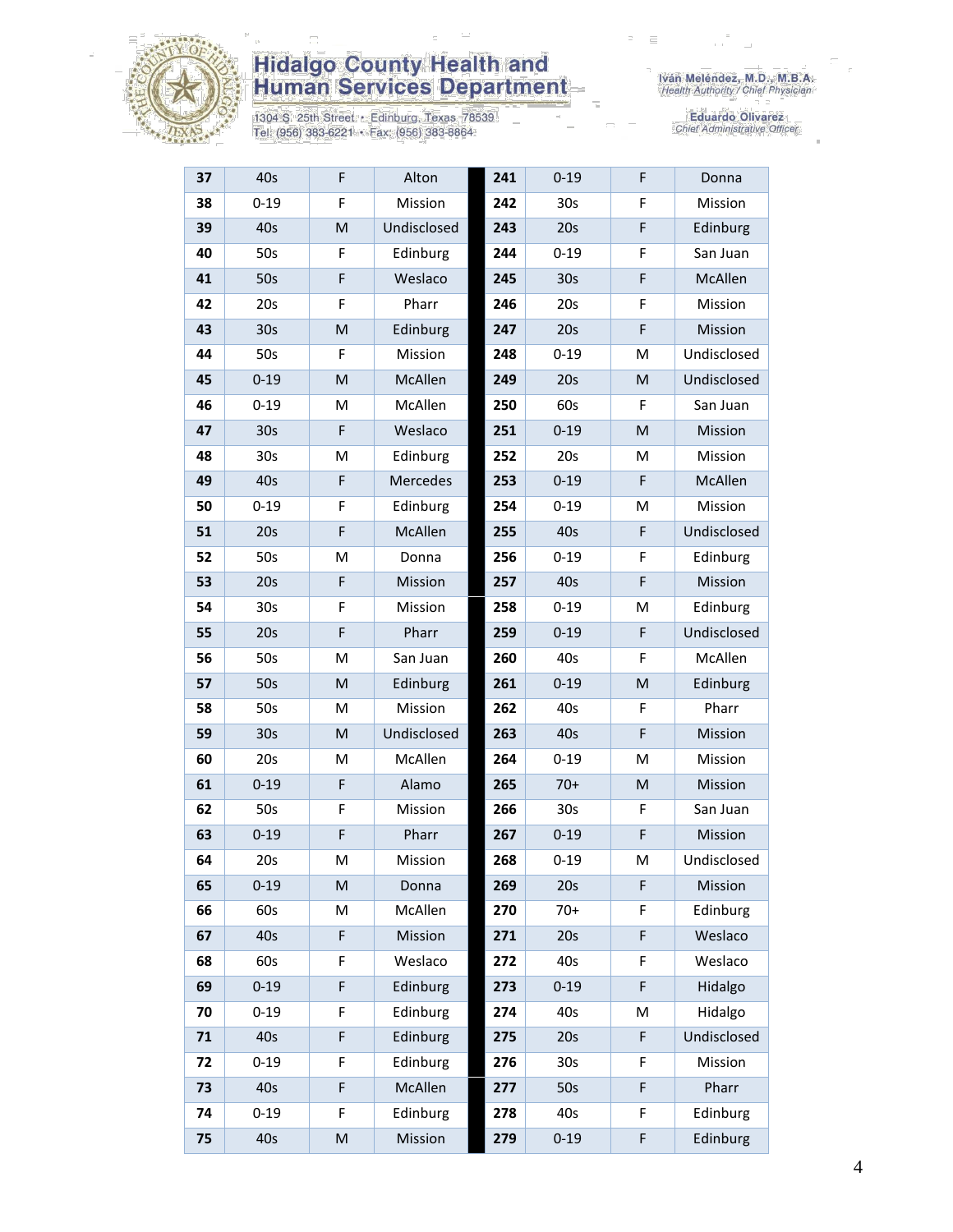

1304 S. 25th Street • Edinburg, Texas 78539<br>Tel: (956) 383-6221 • Fax: (956) 383-8864

Iván Meléndez, M.D., M.B.A.<br>Health Authority / Chief Physician

| 76  | 50s             | F | Weslaco         | 280 | 50s             | F | Alamo       |
|-----|-----------------|---|-----------------|-----|-----------------|---|-------------|
| 77  | $0 - 19$        | M | Alton           | 281 | $0 - 19$        | F | Mission     |
| 78  | 20s             | M | Edinburg        | 282 | $0 - 19$        | M | McAllen     |
| 79  | 20s             | F | McAllen         | 283 | $0 - 19$        | F | McAllen     |
| 80  | 40s             | F | Pharr           | 284 | $0 - 19$        | M | Undisclosed |
| 81  | 40s             | M | Mission         | 285 | $0 - 19$        | F | Edinburg    |
| 82  | $0 - 19$        | M | Mission         | 286 | $0 - 19$        | F | Undisclosed |
| 83  | 20s             | M | McAllen         | 287 | 20s             | F | Donna       |
| 84  | 30 <sub>s</sub> | M | Mission         | 288 | 30 <sub>s</sub> | M | Mercedes    |
| 85  | 50s             | M | McAllen         | 289 | 40s             | F | Edinburg    |
| 86  | 50s             | F | McAllen         | 290 | $0 - 19$        | F | Mission     |
| 87  | 20s             | F | Undisclosed     | 291 | 20s             | F | Donna       |
| 88  | 30s             | М | Edinburg        | 292 | $70+$           | F | Mercedes    |
| 89  | 40s             | F | McAllen         | 293 | 40s             | F | San Juan    |
| 90  | 20s             | F | Alton           | 294 | $0 - 19$        | F | Edinburg    |
| 91  | $0 - 19$        | F | Mission         | 295 | 30 <sub>s</sub> | F | Edinburg    |
| 92  | 20s             | M | Mission         | 296 | $0 - 19$        | M | McAllen     |
| 93  | 40s             | F | Undisclosed     | 297 | 50s             | M | Edinburg    |
| 94  | $0 - 19$        | M | Mission         | 298 | 20s             | F | Mission     |
| 95  | 50s             | M | Edinburg        | 299 | 20s             | F | San Juan    |
| 96  | 20s             | F | Mission         | 300 | $0 - 19$        | F | Mission     |
| 97  | 50s             | M | Weslaco         | 301 | $0 - 19$        | F | Edinburg    |
| 98  | $0 - 19$        | F | McAllen         | 302 | 30 <sub>s</sub> | M | McAllen     |
| 99  | 60s             | F | San Juan        | 303 | $0 - 19$        | M | Mission     |
| 100 | 20s             | F | McAllen         | 304 | $70+$           | F | Edinburg    |
| 101 | 20s             | F | Mission         | 305 | $0 - 19$        | M | Mission     |
| 102 | $0 - 19$        | F | Mission         | 306 | $0 - 19$        | M | Undisclosed |
| 103 | 30s             | F | Edinburg        | 307 | 30 <sub>s</sub> | F | Mission     |
| 104 | $0 - 19$        | M | Edinburg        | 308 | 30 <sub>s</sub> | M | Mission     |
| 105 | $0 - 19$        | M | Alton           | 309 | $70+$           | M | Alamo       |
| 106 | $0 - 19$        | F | Mission         | 310 | $0 - 19$        | M | Donna       |
| 107 | 20s             | M | Alamo           | 311 | $0 - 19$        | M | Edinburg    |
| 108 | $70+$           | M | Undisclosed     | 312 | 30 <sub>s</sub> | F | San Juan    |
| 109 | $0 - 19$        | F | Mission         | 313 | 30 <sub>s</sub> | M | Undisclosed |
| 110 | 50s             | F | Alton           | 314 | $0 - 19$        | M | McAllen     |
| 111 | 40s             | F | <b>Mercedes</b> | 315 | $0 - 19$        | F | Pharr       |
| 112 | $0 - 19$        | F | Alton           | 316 | $0 - 19$        | F | Undisclosed |
| 113 | 60s             | F | Weslaco         | 317 | 50s             | F | McAllen     |
| 114 | $0 - 19$        | F | Mission         | 318 | 50s             | F | Donna       |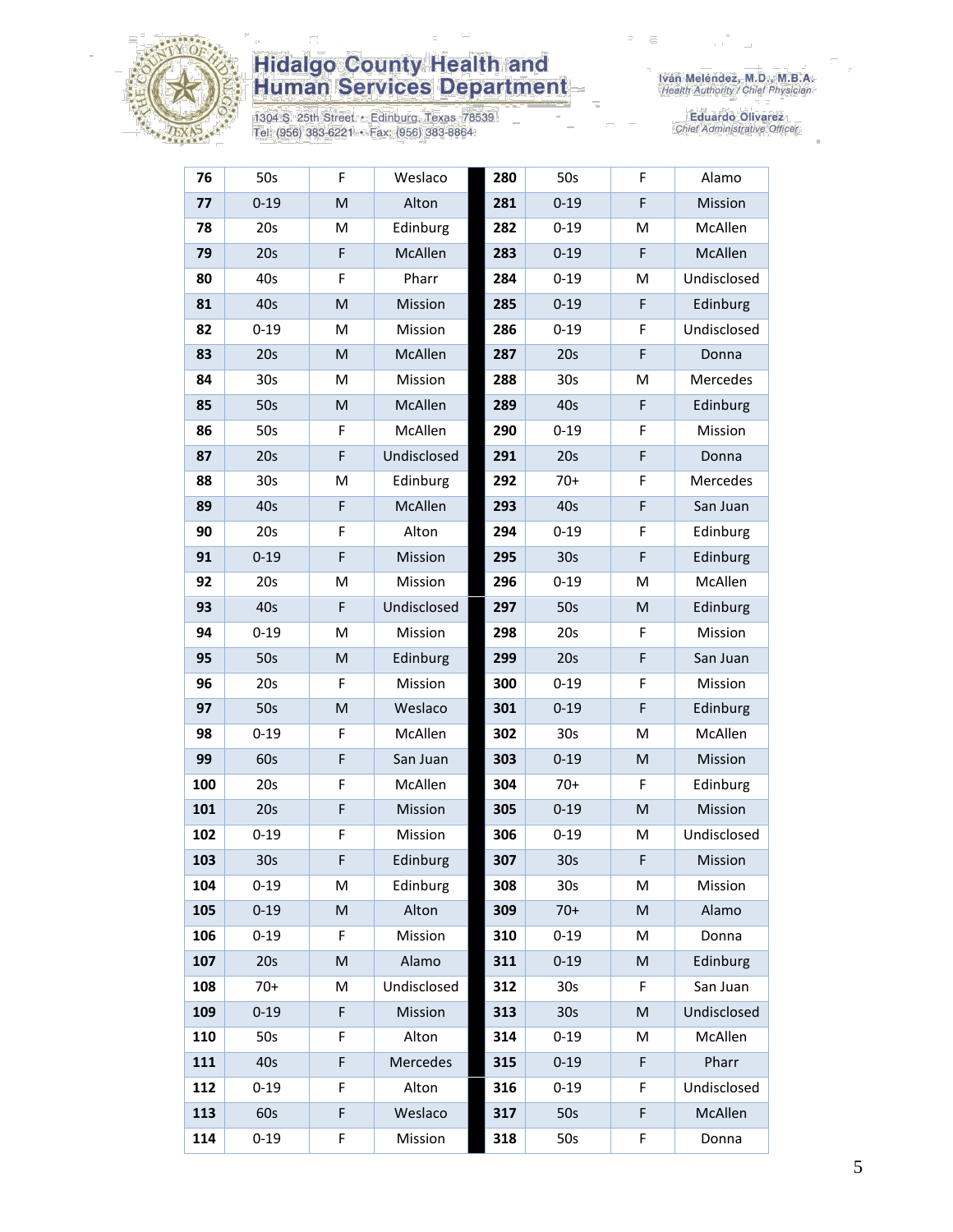

1304 S. 25th Street • Edinburg, Texas 78539<br>Tel: (956) 383-6221 • Fax: (956) 383-8864

Iván Meléndez, M.D., M.B.A.<br>Health Authority / Chief Physician

| 115 | $70+$           | F                                                                                                          | Weslaco     | 319 | $70+$           | F | San Juan    |
|-----|-----------------|------------------------------------------------------------------------------------------------------------|-------------|-----|-----------------|---|-------------|
| 116 | 50s             | F                                                                                                          | Undisclosed | 320 | 30s             | M | San Juan    |
| 117 | 60s             | F                                                                                                          | Donna       | 321 | $0 - 19$        | F | Donna       |
| 118 | 40s             | M                                                                                                          | Mission     | 322 | $0 - 19$        | F | Mission     |
| 119 | 30 <sub>s</sub> | M                                                                                                          | Mission     | 323 | 30 <sub>s</sub> | F | Edinburg    |
| 120 | 60s             | F                                                                                                          | Donna       | 324 | 50s             | M | Alamo       |
| 121 | $0 - 19$        | M                                                                                                          | Donna       | 325 | 40s             | M | Mission     |
| 122 | 30 <sub>s</sub> | F                                                                                                          | McAllen     | 326 | $0 - 19$        | M | Undisclosed |
| 123 | 20s             | M                                                                                                          | Mission     | 327 | $0 - 19$        | M | Mission     |
| 124 | $0 - 19$        | M                                                                                                          | McAllen     | 328 | 20s             | F | Mission     |
| 125 | 60s             | F                                                                                                          | Undisclosed | 329 | 20s             | F | Undisclosed |
| 126 | $0 - 19$        | M                                                                                                          | McAllen     | 330 | 20s             | F | Undisclosed |
| 127 | 40s             | M                                                                                                          | Undisclosed | 331 | $0 - 19$        | M | Undisclosed |
| 128 | $0 - 19$        | F                                                                                                          | Donna       | 332 | 60s             | F | Undisclosed |
| 129 | $0 - 19$        | F                                                                                                          | Edinburg    | 333 | $0 - 19$        | M | Mercedes    |
| 130 | 40s             | F                                                                                                          | Mission     | 334 | 50s             | F | Undisclosed |
| 131 | 30 <sub>s</sub> | M                                                                                                          | Donna       | 335 | 20s             | F | Undisclosed |
| 132 | 30 <sub>s</sub> | F                                                                                                          | Weslaco     | 336 | 50s             | M | Mission     |
| 133 | 50s             | F                                                                                                          | McAllen     | 337 | 30 <sub>s</sub> | F | Mercedes    |
| 134 | $0 - 19$        | М                                                                                                          | Mission     | 338 | $0 - 19$        | F | Undisclosed |
| 135 | 60s             | F                                                                                                          | Mission     | 339 | $70+$           | M | Donna       |
| 136 | $0 - 19$        | F                                                                                                          | Mission     | 340 | 20s             | F | McAllen     |
| 137 | $0 - 19$        | F                                                                                                          | Mission     | 341 | 50s             | M | Undisclosed |
| 138 | 40s             | F                                                                                                          | Alton       | 342 | 20s             | M | Pharr       |
| 139 | 60s             | F                                                                                                          | Mission     | 343 | 20s             | F | Undisclosed |
| 140 | 50s             | F                                                                                                          | Mission     | 344 | 20s             | F | San Juan    |
| 141 | 30 <sub>s</sub> | F                                                                                                          | Mission     | 345 | $0 - 19$        | F | Mission     |
| 142 | 20s             | M                                                                                                          | McAllen     | 346 | $0 - 19$        | F | Edinburg    |
| 143 | 20s             | F                                                                                                          | Alton       | 347 | 30 <sub>s</sub> | F | Mission     |
| 144 | $0 - 19$        | М                                                                                                          | Mission     | 348 | $0 - 19$        | F | Mission     |
| 145 | $0 - 19$        | M                                                                                                          | Mission     | 349 | $0 - 19$        | F | Alton       |
| 146 | 20s             | F                                                                                                          | Undisclosed | 350 | 20s             | F | Undisclosed |
| 147 | $0 - 19$        | F                                                                                                          | Mission     | 351 | 50s             | F | Donna       |
| 148 | 30s             | M                                                                                                          | Edinburg    | 352 | 40s             | F | Mission     |
| 149 | 50s             | $\mathsf F$                                                                                                | Mission     | 353 | 20s             | F | Mission     |
| 150 | $0 - 19$        | F                                                                                                          | Pharr       | 354 | $0 - 19$        | M | Mission     |
| 151 | $0 - 19$        | F                                                                                                          | Donna       | 355 | 20s             | F | Mission     |
| 152 | 40s             | M                                                                                                          | Undisclosed | 356 | 40s             | F | Mission     |
| 153 | $0 - 19$        | $\mathsf{M}% _{T}=\mathsf{M}_{T}\!\left( a,b\right) ,\ \mathsf{M}_{T}=\mathsf{M}_{T}\!\left( a,b\right) ,$ | San Juan    | 357 | 40s             | M | Alamo       |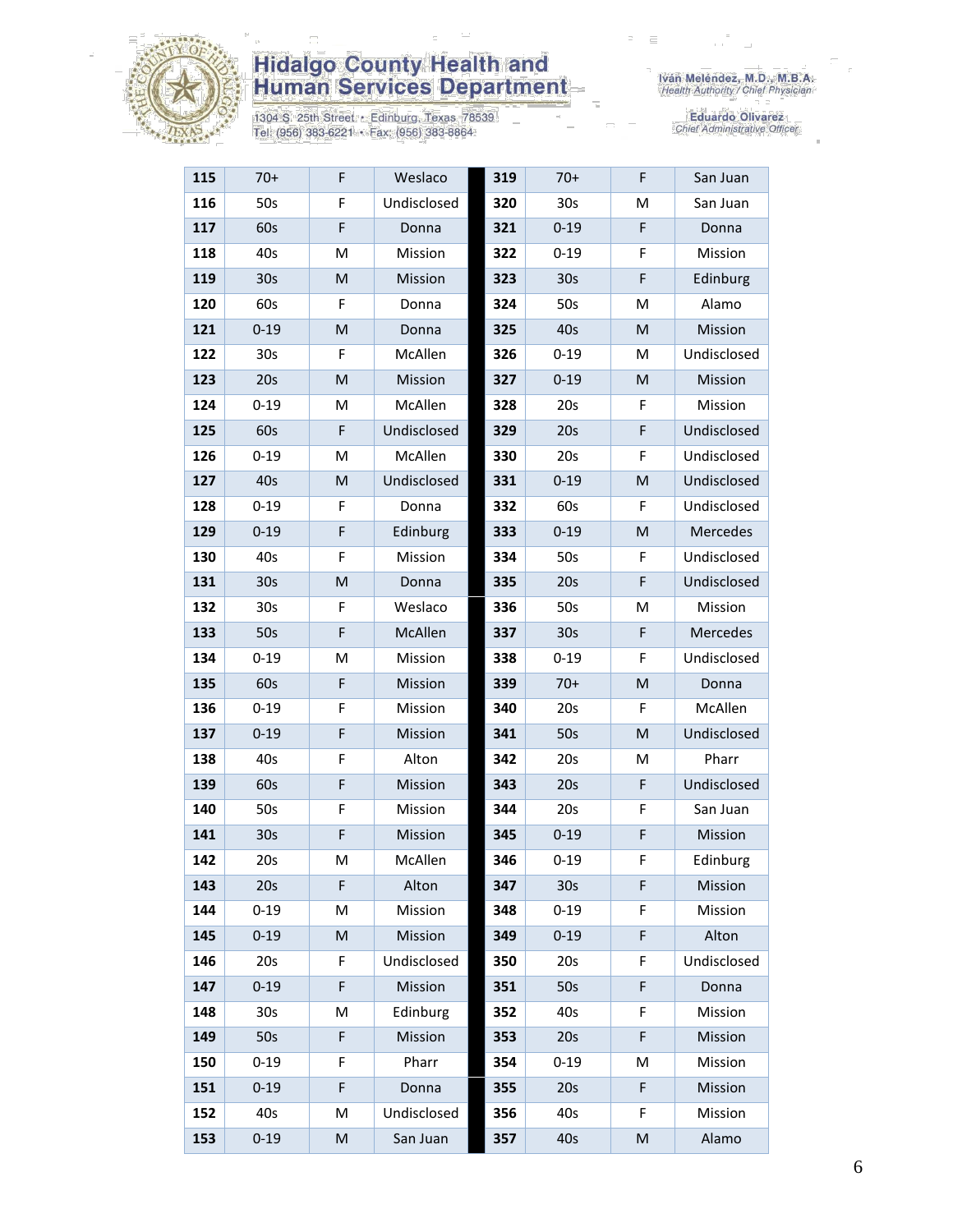

1304 S. 25th Street • Edinburg, Texas 78539<br>Tel: (956) 383-6221 • Fax: (956) 383-8864

| 154 | 30 <sub>s</sub> | F                                                                                                          | Mercedes    | 358 | $0 - 19$        | M | Alton       |
|-----|-----------------|------------------------------------------------------------------------------------------------------------|-------------|-----|-----------------|---|-------------|
| 155 | 40s             | F                                                                                                          | San Juan    | 359 | 40s             | F | Edinburg    |
| 156 | 40s             | F                                                                                                          | McAllen     | 360 | 40s             | F | Mercedes    |
| 157 | $0 - 19$        | M                                                                                                          | Mission     | 361 | $0 - 19$        | F | Edinburg    |
| 158 | 40s             | F                                                                                                          | Mission     | 362 | $0 - 19$        | F | Edinburg    |
| 159 | $70+$           | $\mathsf F$                                                                                                | Alamo       | 363 | 20s             | F | Undisclosed |
| 160 | $0 - 19$        | M                                                                                                          | Mission     | 364 | $0 - 19$        | F | Donna       |
| 161 | $0 - 19$        | F                                                                                                          | Mission     | 365 | $0 - 19$        | F | San Juan    |
| 162 | $0 - 19$        | F                                                                                                          | Alton       | 366 | $0 - 19$        | M | Alton       |
| 163 | $0 - 19$        | F                                                                                                          | Edinburg    | 367 | $70+$           | F | McAllen     |
| 164 | $0 - 19$        | F                                                                                                          | Mission     | 368 | $0 - 19$        | M | McAllen     |
| 165 | 20s             | M                                                                                                          | Pharr       | 369 | 40s             | F | McAllen     |
| 166 | 40s             | F                                                                                                          | San Juan    | 370 | $70+$           | F | Mission     |
| 167 | 40s             | F                                                                                                          | Undisclosed | 371 | 50s             | M | Undisclosed |
| 168 | $0 - 19$        | м                                                                                                          | San Juan    | 372 | 50s             | M | Undisclosed |
| 169 | 40s             | M                                                                                                          | Mission     | 373 | 40s             | F | Mission     |
| 170 | $0 - 19$        | M                                                                                                          | Donna       | 374 | $0 - 19$        | M | McAllen     |
| 171 | $0 - 19$        | F                                                                                                          | Edinburg    | 375 | 20s             | F | Mission     |
| 172 | $0 - 19$        | M                                                                                                          | Mission     | 376 | 30 <sub>s</sub> | M | Alamo       |
| 173 | $0 - 19$        | F                                                                                                          | Edinburg    | 377 | $70+$           | M | Donna       |
| 174 | $0 - 19$        | M                                                                                                          | Edinburg    | 378 | $0 - 19$        | F | Undisclosed |
| 175 | 60s             | F                                                                                                          | Undisclosed | 379 | 40s             | F | Mission     |
| 176 | 20s             | F                                                                                                          | Mission     | 380 | 40s             | M | Alamo       |
| 177 | $0 - 19$        | F                                                                                                          | Pharr       | 381 | 40s             | M | Donna       |
| 178 | 20s             | M                                                                                                          | McAllen     | 382 | $70+$           | F | Donna       |
| 179 | 50s             | $\mathsf F$                                                                                                | Pharr       | 383 | 50s             | M | McAllen     |
| 180 | $0 - 19$        | F                                                                                                          | Edinburg    | 384 | 20s             | М | Mission     |
| 181 | 30 <sub>s</sub> | F                                                                                                          | Edinburg    | 385 | 20s             | M | Mission     |
| 182 | 20s             | M                                                                                                          | San Juan    | 386 | 40s             | M | Donna       |
| 183 | $0 - 19$        | $\mathsf{M}% _{T}=\mathsf{M}_{T}\!\left( a,b\right) ,\ \mathsf{M}_{T}=\mathsf{M}_{T}\!\left( a,b\right) ,$ | Edinburg    | 387 | 60s             | F | Mission     |
| 184 | $0 - 19$        | M                                                                                                          | Undisclosed | 388 | 30 <sub>s</sub> | F | Alamo       |
| 185 | $0 - 19$        | F                                                                                                          | Edinburg    | 389 | $0 - 19$        | M | Alton       |
| 186 | $0 - 19$        | F                                                                                                          | Edinburg    | 390 | 20s             | M | Mission     |
| 187 | 20s             | M                                                                                                          | Donna       | 391 | 20s             | M | Mission     |
| 188 | $0 - 19$        | F                                                                                                          | Pharr       | 392 | $0 - 19$        | M | Mission     |
| 189 | $0 - 19$        | M                                                                                                          | San Juan    | 393 | 40s             | M | Mission     |
| 190 | $0 - 19$        | M                                                                                                          | Edinburg    | 394 | $0 - 19$        | F | Donna       |
| 191 | 30 <sub>s</sub> | F                                                                                                          | Pharr       | 395 | 20s             | M | Mission     |
| 192 | 30s             | F                                                                                                          | McAllen     | 396 | 20s             | M | McAllen     |